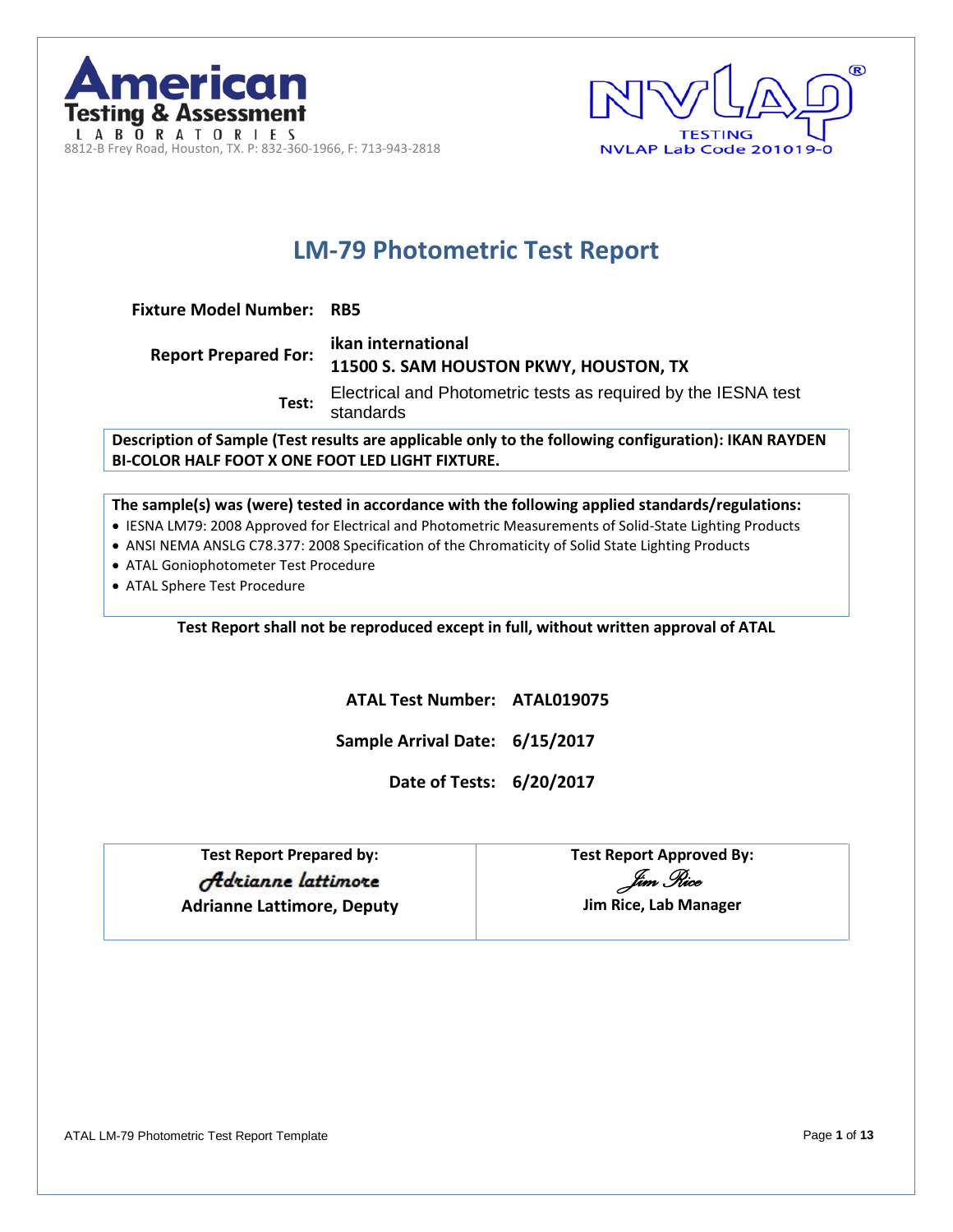



## **ATAL Test Number: ATAL019075**



## **Sphere Equipment Used**

| <b>Description</b>                | Model # | Serial #     | <b>Calibration</b><br><b>Date</b> | <b>Calibration</b><br>due date |  |
|-----------------------------------|---------|--------------|-----------------------------------|--------------------------------|--|
| <b>Integrating 76 inch Sphere</b> | LMS760  | 1230110011   | 4/26/2017                         | 10/26/2017                     |  |
| <b>Voltech Power Analyzer</b>     | PM1000+ | 100008202596 | 9/14/2016                         | 9/14/2017                      |  |
| <b>Onset Thermometer</b>          | U14-002 | 10408869     | 9/21/2016                         | 9/21/2017                      |  |
| <b>Agilent DC Power Supply</b>    | E3634A  | MY53240055   | 9/14/2016                         | 9/14/2017                      |  |

## **Goniophotometer Equipment Used**

| <b>Description</b>             | Model #         | Serial #   | <b>Calibration</b><br><b>Date</b> | <b>Calibration</b><br>due date |  |
|--------------------------------|-----------------|------------|-----------------------------------|--------------------------------|--|
| <b>ITL Type C Gonio System</b> | <b>ITL GCC1</b> | C114-0512  | 1/6/2017                          | 7/6/2017                       |  |
| Yokogawa Digital Power Meter   | WT210           | 91MB22428  | 9/13/2016                         | 9/13/2017                      |  |
| <b>Agilent DC Power Supply</b> | <b>N5770A</b>   | US13A0157J | 9/14/2016                         | 9/14/2017                      |  |
| <b>Onset Data Logger</b>       | U14-002         | 10408835   | 9/20/2016                         | 9/20/2017                      |  |

ATAL LM-79 Photometric Test Report Template Page **2** of **13**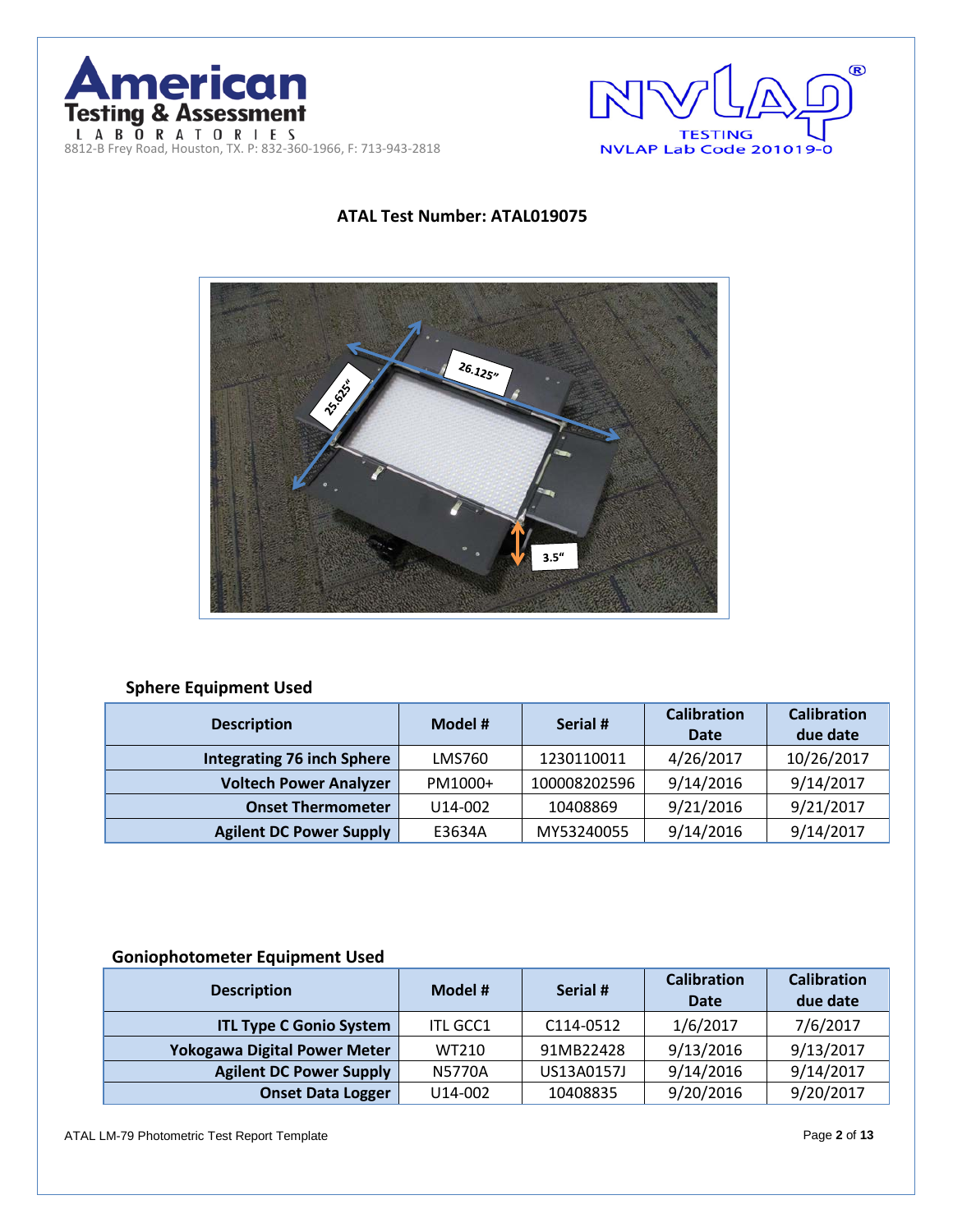



## **ATAL Test Number: ATAL019075**

### **LM-79 Test Summary**

|                                        | Manufacturer:   ikan international |
|----------------------------------------|------------------------------------|
| Model Number: RB5                      |                                    |
| Driver Model Number:   DC POWER SUPPLY |                                    |
|                                        | Lamp: 3200K 0.06 WATT LEDS         |
| Pre-Burn Time (hours): 24              |                                    |

#### **Electrical Measurement**

### **Light Output:**

| Lumens:                                  | 1218 Lm                                |
|------------------------------------------|----------------------------------------|
| <b>Efficacy:</b>                         | 69.2 Lm/W                              |
| <b>Color Rendering Index (CRI):</b>      | $R_a: 96.92$<br>R <sub>9</sub> : 98.38 |
| <b>Correlated Color Temperature (K):</b> | 3167                                   |
| <b>Chromaticity Coordinate x:</b>        | 0.4189                                 |
| <b>Chromaticity Coordinate y:</b>        | 0.3850                                 |
| Ambient Temperature (°C):                | 25.6                                   |
| <b>Stabilization Time (Mins):</b>        | 30                                     |
| <b>Total Operating Time (Hours):</b>     | 24                                     |
| $u/u'$ :                                 | 1                                      |
| V:                                       | 0.3406                                 |
| $\mathsf{v}'$ :                          | 0.5109                                 |
| Duv:                                     | $-0.0052$                              |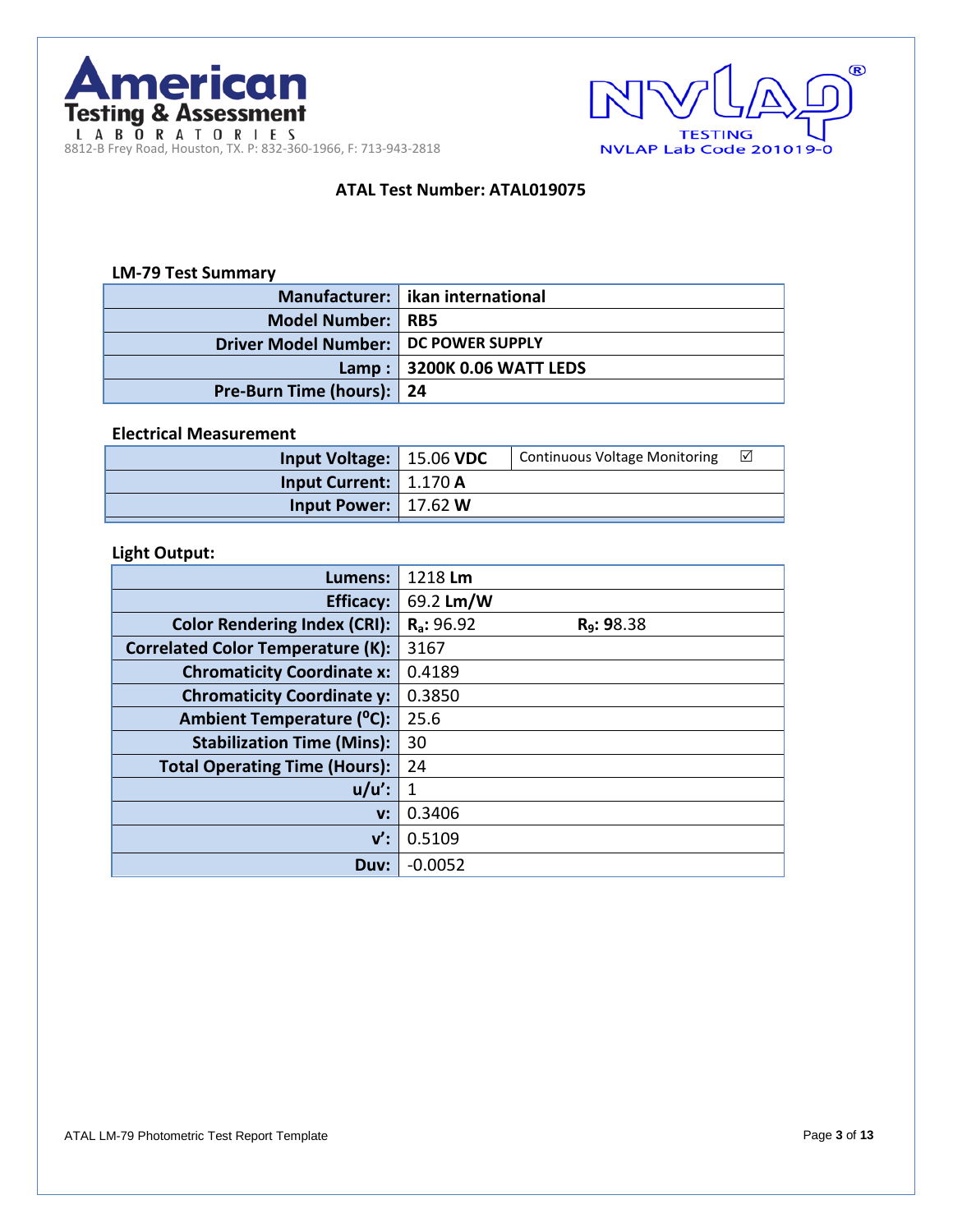



## **ATAL Test Number: ATAL019075**

## **Test Methods Photometric Measurements – Goniophotometer**

An ITL Type C Rotating Mirror Goniophotometer was used to measure candelas (intensity) at each angle of distribution as defined by IESNA for the appropriate fixture type.

Ambient temperature is set to 25 $^{\circ}$ C ±1° and is measured from the center of the fixture, within 1 meter from the outside of the fixture. Temperature is maintained at 25°C ±1° throughout the testing process and the sample is stabilized for at least 30 minutes and longer as necessary for the sample to achieve stabilization.

Electrical measurements are measured using the listed equipment.

### **Spectral Measurements – Integrating Sphere**

A sensing Spectrometer CDS-2100, in conjunction with Labsphere 2 meter integrating sphere was used to measure chromaticity coordinates, correlated color temperature (CCT) and the color rendering index (CRI) for each sample.

Ambient temperature is set to 25 $^{\circ}$ C ±1° and is measured from the center of the fixture, within 1 meter from the outside of the fixture. Temperature is maintained at 25°C ±1° throughout the testing process and the sample is stabilized for at least 30 minutes and longer as necessary for the sample to achieve stabilization.

Electrical measurements are measured using the listed equipment.

**This report must not be used to claim product certification, approval, or endorsement by NVLAP, NIST, or any agency of the Federal Government.**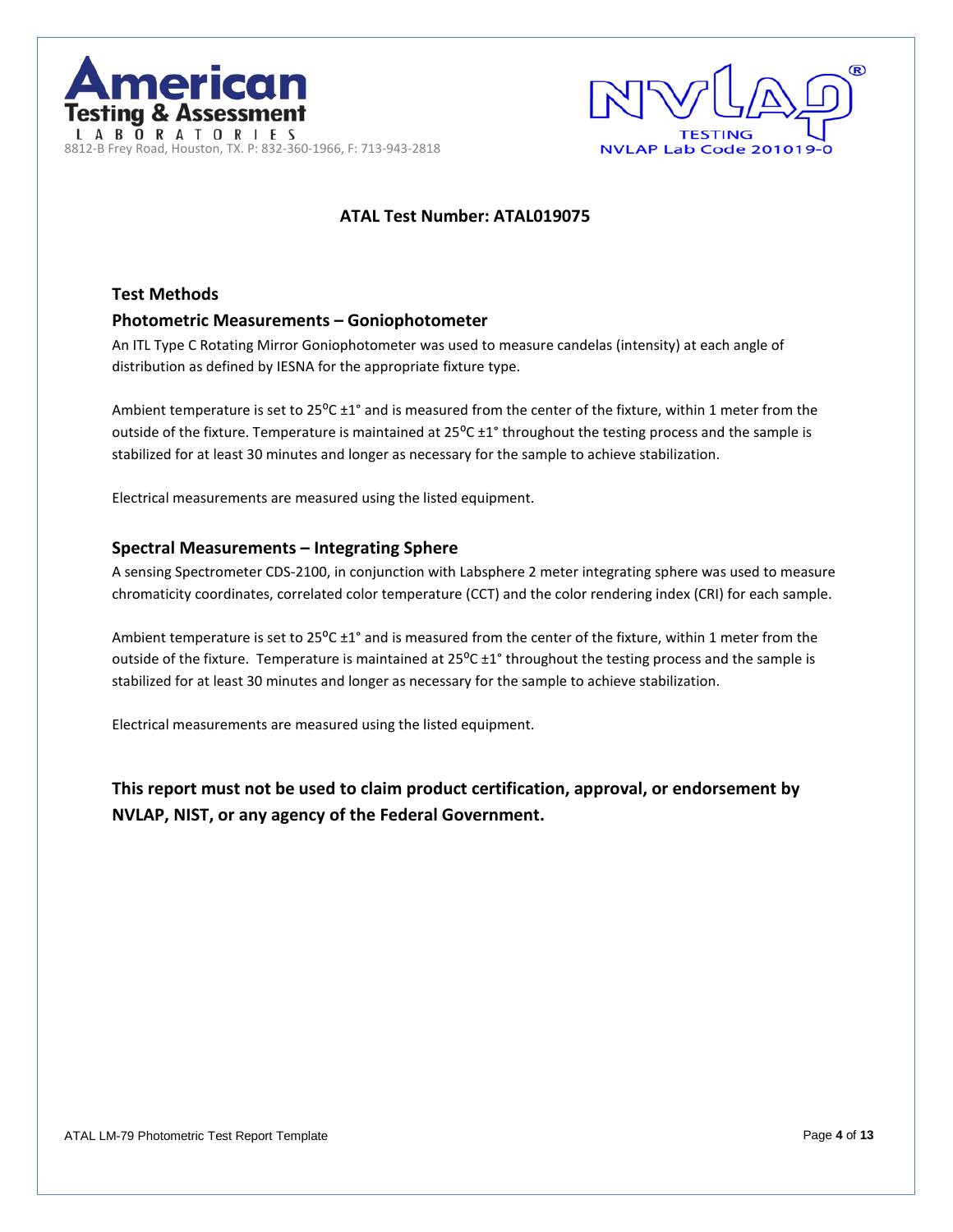



PAGE: 1 OF 8

REPORT NUMBER: ATAL019075 ISSUE DATE: 06/20/17 PREPARED FOR: ikan international CATALOG NUMBER: RB5 LUMINAIRE: IKAN RAYDEN BI-COLOR .5X1 LED LIGHT FIXTURE. LAMP CAT. NO.: 3200-5600K 0.06 WATT LEDS LAMP: 3200K LED MODULE BALLAST CAT. NO.: DC POWER SUPPLY 114 BALLAST: (1) AGILENT DC POWER SUPPLY

FLUX

\* (SEE PAGE 2 FOR MORE INFORMATION) \*

| CANDELA DISTRIBUTION<br>0.0<br>1686<br>0<br>5<br>1622<br>15<br>1219<br>25<br>696<br>35<br>305<br>45<br>143<br>55<br>78<br>32<br>65<br>75<br>10<br>85<br>1<br>Ô<br>90<br>95<br>Ô<br>Ó<br>105<br>115<br>Ô<br>Ô<br>125<br>135<br>Ô<br>Ô<br>145<br>Ô<br>155<br>Ô<br>165<br>Ô<br>175<br>Ŏ<br>180 | 22.5<br>1686<br>1623<br>1224<br>700<br>302<br>139<br>81<br>39<br>13<br>1<br>Ô<br>Ŏ<br>Ŏ<br>0<br>Ó<br>Û<br>Ó<br>Ó<br>Ô<br>Ó<br>Ŏ | 45.0<br>1686<br>1624<br>1220<br>684<br>289<br>137<br>78<br>36<br>11<br>1<br>Û<br>Ô<br>Ó<br>Ô<br>Ô<br>Ô<br>Ô<br>Ô<br>Ô<br>Ô<br>Ŏ | 67.5<br>1686<br>1623<br>1207<br>672<br>288<br>136<br>80<br>38<br>12<br>1<br>Ô<br>Ó<br>Ó<br>Ô<br>Ô<br>Ô<br>Ó<br>Ô<br>Ô<br>Ó<br>Ŏ | 90.0<br>1686<br>1623<br>1199<br>667<br>288<br>136<br>74<br>29<br>9<br>ì<br>Ô<br>0<br>Ŏ<br>Ô<br>Ô<br>Û<br>Ô<br>Ó<br>Ô<br>Ô<br>Ŏ |
|---------------------------------------------------------------------------------------------------------------------------------------------------------------------------------------------------------------------------------------------------------------------------------------------|---------------------------------------------------------------------------------------------------------------------------------|---------------------------------------------------------------------------------------------------------------------------------|---------------------------------------------------------------------------------------------------------------------------------|--------------------------------------------------------------------------------------------------------------------------------|
| ZONAL<br>ZONE<br>$0 - 30$<br>Û-<br>40<br>$0 - 60$<br>$0 - 90$<br>$90 - 120$<br>$90 - 130$<br>$90 - 150$<br>$90 - 180$<br>$0 - 180$<br>EPPICACY                                                                                                                                              | LUMEN<br>SUMMARY<br>LUMENS<br>$-50$                                                                                             | 798<br>987<br>1167<br>1218<br>Ô<br>Ó<br>Ó<br>Ô<br>1218<br>ウェーバル                                                                 | %FIXT<br>65.5<br>81.1<br>95.8<br>100.0<br>100.0                                                                                 | 0.0<br>0.0<br>0.0<br>0.0                                                                                                       |

 $EFFICACY = 69.2 Lm/W  
\nCIE TYPE - DIRECT$ 

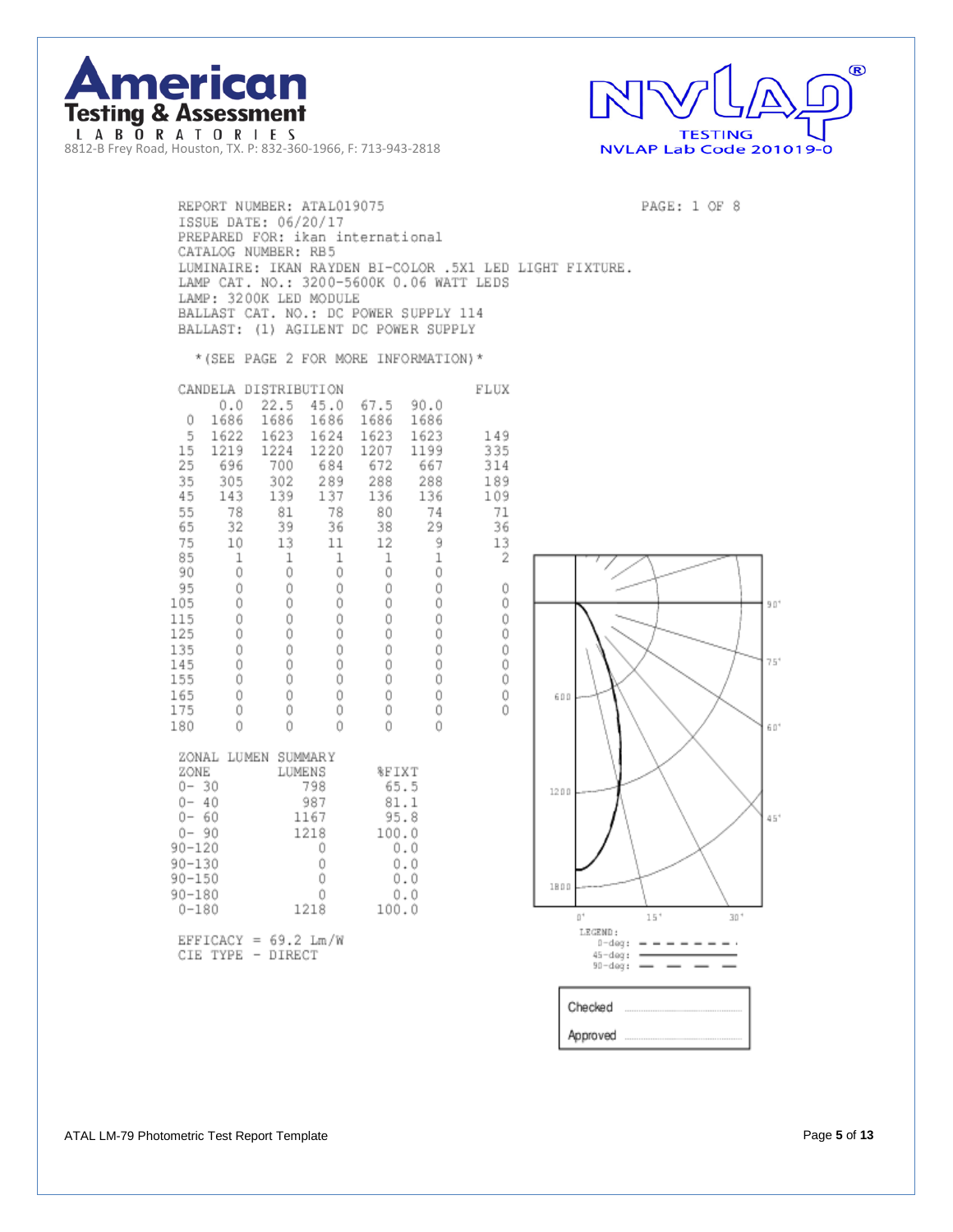



REPORT NUMBER: ATAL019075 ISSUE DATE: 06/20/17 PREPARED FOR: XTRALIGHT MANUFACTURING PAGE: 2 OF 8

#### ADDITIONAL INFORMATION

INPUT WATTS: 17.62, AMPS: 1.170, VDC: 15.06, TEMP: 25.6 C, HRS OPERATED PRIOR TO TESTING: 24; STABILITY: 30 MIN MOUNTING: POLE MOUNTED

TEST ABSOLUTE PHOTOMETRY IS BASED ON CALIBRATION FACTORS CREATED USING A 1000 WATT, NIST TRACEABLE, OMNIDIRECTIONAL LAB LUMEN STANDARD IN THE GONIOPHOTOMETER WITH A TEST DISTANCE OF 28 FEET

DATA SHOWN IS ABSOLUTE FOR THE SAMPLE PROVIDED.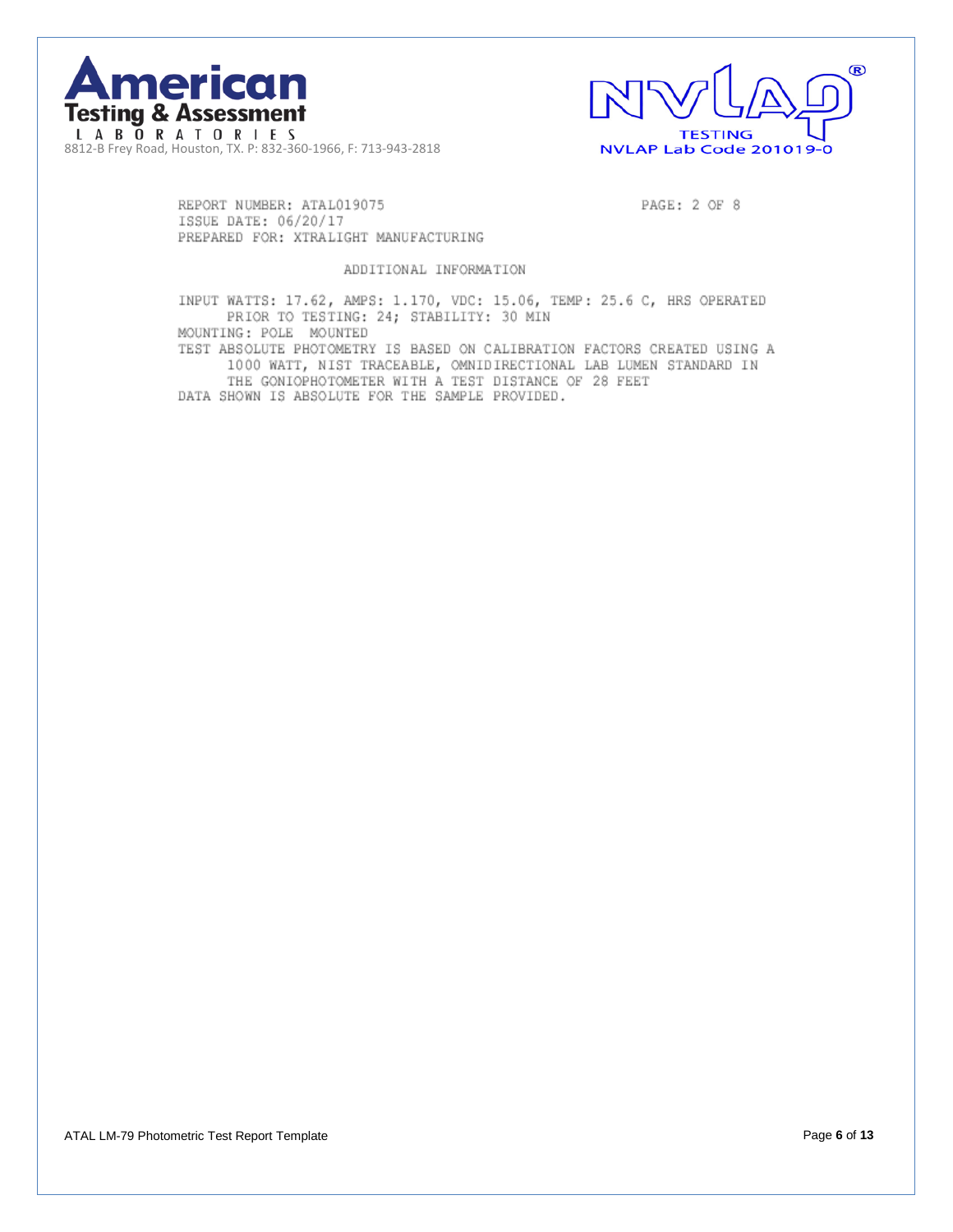



REPORT NUMBER: ATAL019075 ISSUE DATE: 06/20/17 PREPARED FOR: XTRALIGHT MANUFACTURING PAGE: 3 OF 8

PLANE : 0-DEG 90-DEG<br>BEAM ANGLE (50%) : 44.2 X 43.1 DEGREES<br>FIELD ANGLE (10%): 84.7 X 83.4 DEGREES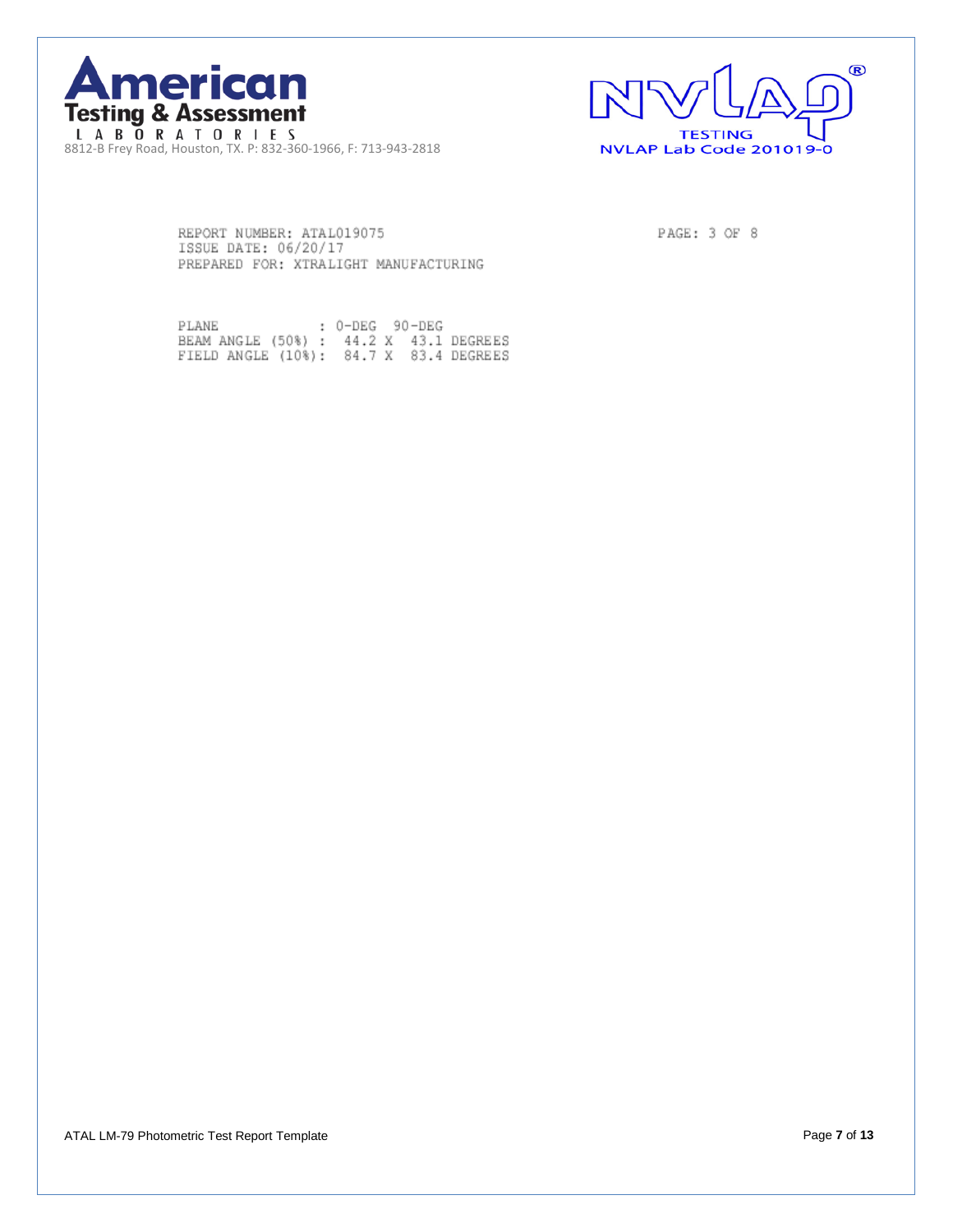



PAGE: 4 OF 8

REPORT NUMBER: ATALO19075<br>ISSUE DATE: 06/20/17<br>PREPARED FOR: XTRALIGHT MANUFACTURING

 $\begin{tabular}{ll} \texttt{PLANE} & \texttt{: 0-DEG} \\ \texttt{SPACEING CRITERIA :} & 0.7 & 0.7 \\ \end{tabular}$ 

ATAL LM-79 Photometric Test Report Template Page **8** of **13**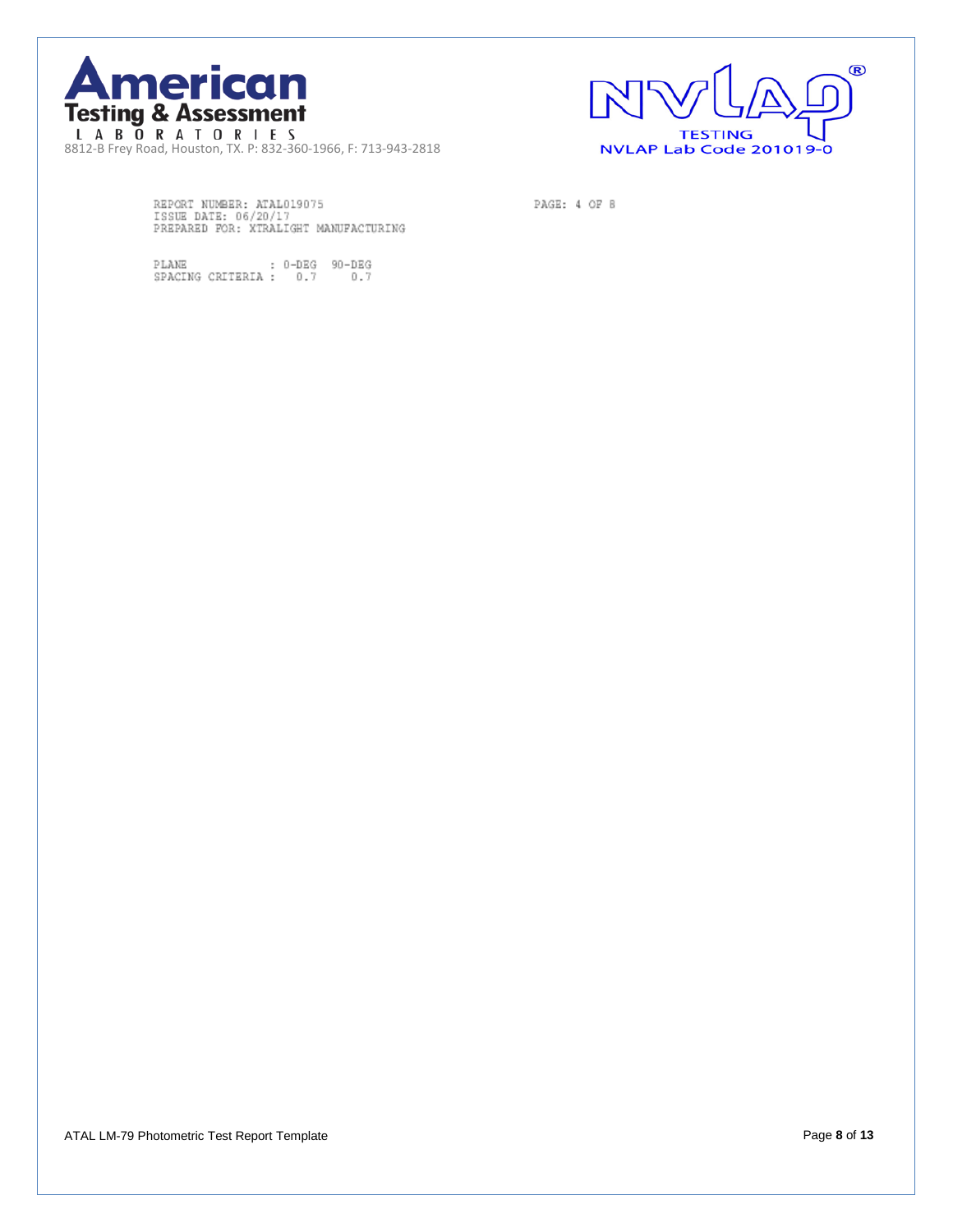



PAGE: 5 OF 8

| REPORT NUMBER: ATAL019075                                          |                                             |                                                                                                                                                                                                                                                                                                                                    |           |                                                                                                                                                                                                                                                                                                        |                                                                                               |                      |
|--------------------------------------------------------------------|---------------------------------------------|------------------------------------------------------------------------------------------------------------------------------------------------------------------------------------------------------------------------------------------------------------------------------------------------------------------------------------|-----------|--------------------------------------------------------------------------------------------------------------------------------------------------------------------------------------------------------------------------------------------------------------------------------------------------------|-----------------------------------------------------------------------------------------------|----------------------|
| ISSUE DATE: 06/20/17                                               |                                             |                                                                                                                                                                                                                                                                                                                                    |           |                                                                                                                                                                                                                                                                                                        |                                                                                               |                      |
|                                                                    |                                             |                                                                                                                                                                                                                                                                                                                                    |           |                                                                                                                                                                                                                                                                                                        | PREPARED FOR: XTRALIGHT MANUFACTURING                                                         |                      |
|                                                                    |                                             |                                                                                                                                                                                                                                                                                                                                    |           |                                                                                                                                                                                                                                                                                                        |                                                                                               | CANDELA DISTRIBUTION |
|                                                                    |                                             |                                                                                                                                                                                                                                                                                                                                    |           |                                                                                                                                                                                                                                                                                                        |                                                                                               | LATERAL ANGLE        |
|                                                                    | 0.0                                         |                                                                                                                                                                                                                                                                                                                                    |           | 22.5 45.0 67.5<br>$\begin{array}{cccc} 0.0 & 22.5 & 45.0 & 67.5 & 90.0 \\ 1686 & 1686 & 1686 & 1686 & 1686 \\ 1689 & 1686 & 1686 & 1686 & 1686 \\ 1681 & 1679 & 1680 & 1681 & 1682 \\ 1668 & 1665 & 1667 & 1667 & 1668 \\ 1647 & 1646 & 1648 & 1647 & 1647 \\ 1622 & 1623 & 1624 & 1623 & 1623 \\ 159$ | 90.0                                                                                          |                      |
| 0.0                                                                |                                             |                                                                                                                                                                                                                                                                                                                                    |           |                                                                                                                                                                                                                                                                                                        |                                                                                               |                      |
| 1.0                                                                |                                             |                                                                                                                                                                                                                                                                                                                                    |           |                                                                                                                                                                                                                                                                                                        |                                                                                               |                      |
| 2.0                                                                |                                             |                                                                                                                                                                                                                                                                                                                                    |           |                                                                                                                                                                                                                                                                                                        |                                                                                               |                      |
| 3.0                                                                |                                             |                                                                                                                                                                                                                                                                                                                                    |           |                                                                                                                                                                                                                                                                                                        |                                                                                               |                      |
| 4.0                                                                |                                             |                                                                                                                                                                                                                                                                                                                                    |           |                                                                                                                                                                                                                                                                                                        |                                                                                               |                      |
| 5.0                                                                |                                             |                                                                                                                                                                                                                                                                                                                                    |           |                                                                                                                                                                                                                                                                                                        |                                                                                               |                      |
| 6.0                                                                |                                             |                                                                                                                                                                                                                                                                                                                                    |           |                                                                                                                                                                                                                                                                                                        |                                                                                               |                      |
| 7.0                                                                |                                             |                                                                                                                                                                                                                                                                                                                                    |           |                                                                                                                                                                                                                                                                                                        |                                                                                               |                      |
| B.O                                                                |                                             |                                                                                                                                                                                                                                                                                                                                    |           |                                                                                                                                                                                                                                                                                                        |                                                                                               |                      |
| 9.0                                                                |                                             |                                                                                                                                                                                                                                                                                                                                    |           |                                                                                                                                                                                                                                                                                                        |                                                                                               |                      |
| 10.0                                                               |                                             |                                                                                                                                                                                                                                                                                                                                    |           |                                                                                                                                                                                                                                                                                                        |                                                                                               |                      |
| 12.5                                                               |                                             |                                                                                                                                                                                                                                                                                                                                    |           |                                                                                                                                                                                                                                                                                                        |                                                                                               |                      |
| 15.0                                                               |                                             |                                                                                                                                                                                                                                                                                                                                    |           |                                                                                                                                                                                                                                                                                                        |                                                                                               |                      |
| 17.5<br>20.0                                                       |                                             |                                                                                                                                                                                                                                                                                                                                    |           |                                                                                                                                                                                                                                                                                                        |                                                                                               |                      |
|                                                                    |                                             |                                                                                                                                                                                                                                                                                                                                    |           |                                                                                                                                                                                                                                                                                                        |                                                                                               |                      |
| 22.5<br>25.0                                                       |                                             |                                                                                                                                                                                                                                                                                                                                    |           |                                                                                                                                                                                                                                                                                                        | 793<br>667                                                                                    |                      |
| 27.5                                                               |                                             |                                                                                                                                                                                                                                                                                                                                    |           |                                                                                                                                                                                                                                                                                                        | 552                                                                                           |                      |
| 30.0                                                               |                                             |                                                                                                                                                                                                                                                                                                                                    |           |                                                                                                                                                                                                                                                                                                        | 449                                                                                           |                      |
| 32.5                                                               |                                             | $\begin{array}{cccc} 524 & 829 & 812 & 824 \\ 829 & 817 & 801 \\ 696 & 700 & 684 & 672 \\ 577 & 580 & 562 & 555 \\ 473 & 472 & 454 & 450 \\ 382 & 379 & 363 & 361 \\ 382 & 379 & 363 & 361 \\ \end{array}$                                                                                                                         |           |                                                                                                                                                                                                                                                                                                        | 360                                                                                           |                      |
| 35.0                                                               | 305                                         |                                                                                                                                                                                                                                                                                                                                    |           | 288                                                                                                                                                                                                                                                                                                    |                                                                                               |                      |
| 37.5                                                               | 244                                         |                                                                                                                                                                                                                                                                                                                                    |           | 232                                                                                                                                                                                                                                                                                                    |                                                                                               |                      |
| 40.0                                                               | $\frac{20}{167}$<br>143                     |                                                                                                                                                                                                                                                                                                                                    |           | 190                                                                                                                                                                                                                                                                                                    |                                                                                               |                      |
| 42.5                                                               |                                             |                                                                                                                                                                                                                                                                                                                                    |           | 159                                                                                                                                                                                                                                                                                                    |                                                                                               |                      |
| 45.0                                                               | $\frac{143}{124}$                           |                                                                                                                                                                                                                                                                                                                                    |           |                                                                                                                                                                                                                                                                                                        |                                                                                               |                      |
| 47.5                                                               | 124                                         |                                                                                                                                                                                                                                                                                                                                    |           |                                                                                                                                                                                                                                                                                                        | $\begin{array}{cc} & 2 \\ 1.9 \\ & 159 \\ & 159 \\ & 136 \\ & 136 \\ & 17 \end{array}$<br>11B |                      |
| 50.0                                                               | 107                                         |                                                                                                                                                                                                                                                                                                                                    |           | $\frac{136}{119}$                                                                                                                                                                                                                                                                                      | 103                                                                                           |                      |
| 52.5                                                               | 92                                          |                                                                                                                                                                                                                                                                                                                                    |           | 92                                                                                                                                                                                                                                                                                                     | - B B                                                                                         |                      |
| 55.0                                                               |                                             |                                                                                                                                                                                                                                                                                                                                    |           | 80<br>68                                                                                                                                                                                                                                                                                               | 74                                                                                            |                      |
| 57.5                                                               | $78$<br>$64$<br>$52$                        | $\begin{array}{cccc} 4\ , & & & \\ 3\ 79 & & & \\ 2\ 41 & & 233 \\ 1\ 95 & & 191 \\ 1\ 93 & & 137 \\ 1\ 39 & & 137 \\ 122 & & 119 \\ 1\ 06 & & 104 \\ 93 & & 7 \\ 78 & & 67 \\ 6 & & & \\ \end{array}$<br>$\begin{array}{r} 193 \\ 93 \\ 69 \\ 69 \\ 49 \\ 39 \\ 31 \\ 24 \\ \end{array}$                                          |           |                                                                                                                                                                                                                                                                                                        | -61                                                                                           |                      |
| 60.0                                                               |                                             |                                                                                                                                                                                                                                                                                                                                    |           | 57                                                                                                                                                                                                                                                                                                     | 48                                                                                            |                      |
| 62.5                                                               | 41                                          |                                                                                                                                                                                                                                                                                                                                    |           | 47                                                                                                                                                                                                                                                                                                     | 38                                                                                            |                      |
| 65.0<br>67.5                                                       | 32<br>25                                    |                                                                                                                                                                                                                                                                                                                                    |           | 38<br>29                                                                                                                                                                                                                                                                                               | 29<br>-22                                                                                     |                      |
| 70.0                                                               |                                             |                                                                                                                                                                                                                                                                                                                                    |           | 22                                                                                                                                                                                                                                                                                                     | 17                                                                                            |                      |
| 72.5                                                               |                                             |                                                                                                                                                                                                                                                                                                                                    |           |                                                                                                                                                                                                                                                                                                        | 13                                                                                            |                      |
| 75.0                                                               |                                             |                                                                                                                                                                                                                                                                                                                                    |           | $\frac{22}{16}$<br>$\frac{12}{2}$                                                                                                                                                                                                                                                                      | $-9$                                                                                          |                      |
| 77.5                                                               |                                             |                                                                                                                                                                                                                                                                                                                                    |           |                                                                                                                                                                                                                                                                                                        | - 6                                                                                           |                      |
| BO.O                                                               |                                             | $\begin{array}{cccc} 32 & 38 \\ 22 & 31 & 28 \\ 19 & 24 & 21 \\ 14 & 18 & 16 \\ 10 & 13 & 11 \\ 7 & 9 & 8 \\ 5 & 5 & 3 \\ 1 & 1 & 1 \\ 0 & 0 & 0 \\ 0 & 0 & 0 \\ 0 & 0 & 0 \\ 0 & 0 & 0 \\ 0 & 0 & 0 \\ 0 & 0 & 0 \\ 0 & 0 & 0 \\ 0 & 0 & 0 \\ 0 & 0 & 0 \\ 0 & 0 & 0 \\ 0 & 0 & 0 \\ 0 & 0 & 0 \\ 0 & 0 & 0 \\ 0 & 0 & 0 \\ 0 & $ |           |                                                                                                                                                                                                                                                                                                        | 4                                                                                             |                      |
| 82.5                                                               |                                             |                                                                                                                                                                                                                                                                                                                                    |           |                                                                                                                                                                                                                                                                                                        | 2                                                                                             |                      |
| 85.0                                                               |                                             |                                                                                                                                                                                                                                                                                                                                    |           | $\mathbf 1$                                                                                                                                                                                                                                                                                            | $\mathbbm{1}$                                                                                 |                      |
| 87.5                                                               |                                             |                                                                                                                                                                                                                                                                                                                                    |           | 0                                                                                                                                                                                                                                                                                                      | Đ                                                                                             |                      |
| 90.0                                                               |                                             |                                                                                                                                                                                                                                                                                                                                    |           | 0                                                                                                                                                                                                                                                                                                      | O                                                                                             |                      |
| 92.5                                                               |                                             |                                                                                                                                                                                                                                                                                                                                    |           | Ū                                                                                                                                                                                                                                                                                                      | Ū                                                                                             |                      |
| 95.0<br>97.5                                                       | $\begin{matrix} 0 \\ 0 \\ 0 \end{matrix}$   |                                                                                                                                                                                                                                                                                                                                    |           | Đ<br>o                                                                                                                                                                                                                                                                                                 | Đ<br>Ū                                                                                        |                      |
| 100.0                                                              |                                             | o                                                                                                                                                                                                                                                                                                                                  |           | 0                                                                                                                                                                                                                                                                                                      | Đ                                                                                             |                      |
| 102.5                                                              |                                             | - 0                                                                                                                                                                                                                                                                                                                                | oooc<br>O | 0                                                                                                                                                                                                                                                                                                      | Ð                                                                                             |                      |
| 105.0                                                              |                                             | 0                                                                                                                                                                                                                                                                                                                                  |           | o                                                                                                                                                                                                                                                                                                      | o                                                                                             |                      |
| 107.5                                                              | $\begin{bmatrix} 0 \\ 0 \\ 0 \end{bmatrix}$ | $\Box$                                                                                                                                                                                                                                                                                                                             | $\Box$    | Ð                                                                                                                                                                                                                                                                                                      | Đ                                                                                             |                      |
| 110.0                                                              | 0                                           | Ū                                                                                                                                                                                                                                                                                                                                  | - 0       | D                                                                                                                                                                                                                                                                                                      | Ū                                                                                             |                      |
|                                                                    | 0                                           | D                                                                                                                                                                                                                                                                                                                                  | o         | o                                                                                                                                                                                                                                                                                                      | o                                                                                             |                      |
|                                                                    | Ū                                           | Ū                                                                                                                                                                                                                                                                                                                                  | Ū         | Ū                                                                                                                                                                                                                                                                                                      | Ū                                                                                             |                      |
|                                                                    | Ū                                           | Ū                                                                                                                                                                                                                                                                                                                                  | Ū         | Ū                                                                                                                                                                                                                                                                                                      | Ū                                                                                             |                      |
| $\begin{array}{c} 112.5 \\ 115.0 \\ 117.5 \\ 120.0 \\ \end{array}$ | Ū                                           | Ū                                                                                                                                                                                                                                                                                                                                  | Ū         | Ū                                                                                                                                                                                                                                                                                                      | Ū                                                                                             |                      |
| 122.5                                                              | D                                           | D                                                                                                                                                                                                                                                                                                                                  | Ū         | Ū                                                                                                                                                                                                                                                                                                      | Ū                                                                                             |                      |
| 125.0                                                              | Ū                                           | Ū                                                                                                                                                                                                                                                                                                                                  | Ū         | Ū                                                                                                                                                                                                                                                                                                      | Ū                                                                                             |                      |
| 127.5                                                              | Ū                                           | Ū<br>Ū                                                                                                                                                                                                                                                                                                                             | Ū<br>Ū    | Ū<br>Ū                                                                                                                                                                                                                                                                                                 | Ū<br>Ū                                                                                        |                      |
| 130.0<br>132.5                                                     | Ū<br>Ū                                      | Ū                                                                                                                                                                                                                                                                                                                                  | Ū         | Ū                                                                                                                                                                                                                                                                                                      | Ū                                                                                             |                      |
| 135.0                                                              | Ū                                           | Ū                                                                                                                                                                                                                                                                                                                                  | Ū         | Ū                                                                                                                                                                                                                                                                                                      | Ū                                                                                             |                      |
| 137.5                                                              | Ū                                           | Ū                                                                                                                                                                                                                                                                                                                                  | Ū         | Ū                                                                                                                                                                                                                                                                                                      | Ū                                                                                             |                      |
| 140.0                                                              | Ū                                           | Ū                                                                                                                                                                                                                                                                                                                                  | Ū         | Ū                                                                                                                                                                                                                                                                                                      | Ū                                                                                             |                      |
| 142.5                                                              | Ū                                           | D                                                                                                                                                                                                                                                                                                                                  | Ū         | Ū                                                                                                                                                                                                                                                                                                      | Ū                                                                                             |                      |
| 45.0<br>1                                                          | Ū                                           | Ū                                                                                                                                                                                                                                                                                                                                  | Ū         | Ū                                                                                                                                                                                                                                                                                                      | Ū                                                                                             |                      |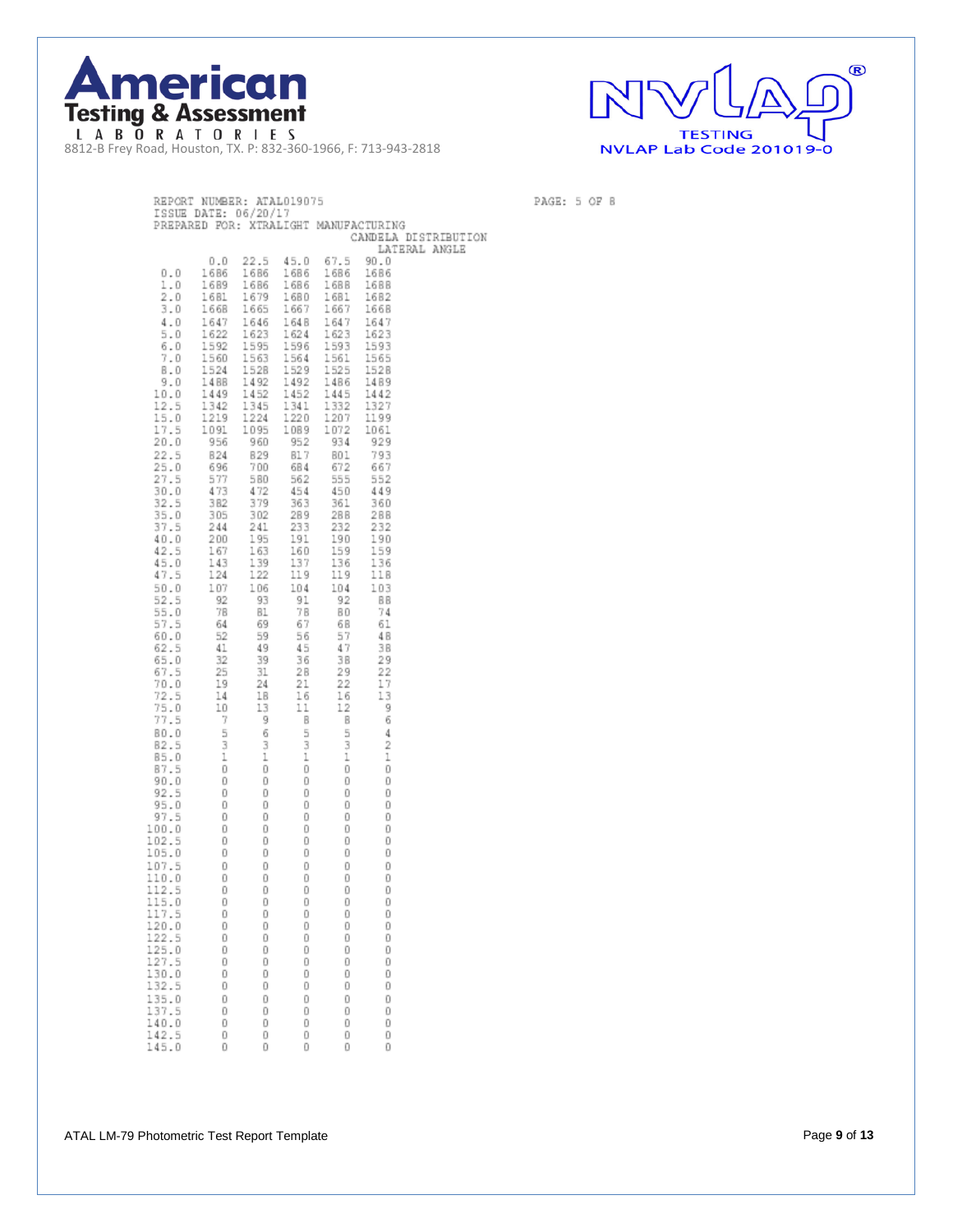



PAGE: 6 OF 8

|           | REPORT NUMBER: ATALO19075<br>ISSUE DATE: 06/20/17 |   |   |                    |                                       |                                       |
|-----------|---------------------------------------------------|---|---|--------------------|---------------------------------------|---------------------------------------|
|           |                                                   |   |   |                    | PREPARED FOR: XTRALIGHT MANUFACTURING |                                       |
|           |                                                   |   |   |                    |                                       | CANDELA DISTRIBUTION<br>LATERAL ANGLE |
|           |                                                   |   |   | 0.0 22.5 45.0 67.5 | 90.0                                  |                                       |
| 147.5     | n                                                 |   |   |                    |                                       |                                       |
|           |                                                   |   |   |                    |                                       |                                       |
| 150.0     | Ū                                                 |   |   |                    |                                       |                                       |
| 152.5     | Ū                                                 | D |   |                    |                                       |                                       |
| 155.0     | n                                                 | Ū |   | n                  |                                       |                                       |
| 157.5     | Ū                                                 | Ū | n | Ū                  |                                       |                                       |
| 160.0     | Ū                                                 | Ū | Ū | Ū                  | Ū                                     |                                       |
| 162.5     | n                                                 | Ū | n | n                  | Ū                                     |                                       |
| 165.0     | Ū                                                 | Ū | n | Ū                  | Ū                                     |                                       |
| 167.5     | Ū                                                 | Ū | n | n                  |                                       |                                       |
| 170.0     | Ū                                                 | Ū | D | Ū                  | Ū                                     |                                       |
| 172.5     |                                                   | Ō | Ū | Ū                  |                                       |                                       |
| 175.<br>Ð |                                                   | Ū | П |                    |                                       |                                       |
| 177.5     |                                                   | n |   |                    |                                       |                                       |
| 180.0     |                                                   |   |   |                    |                                       |                                       |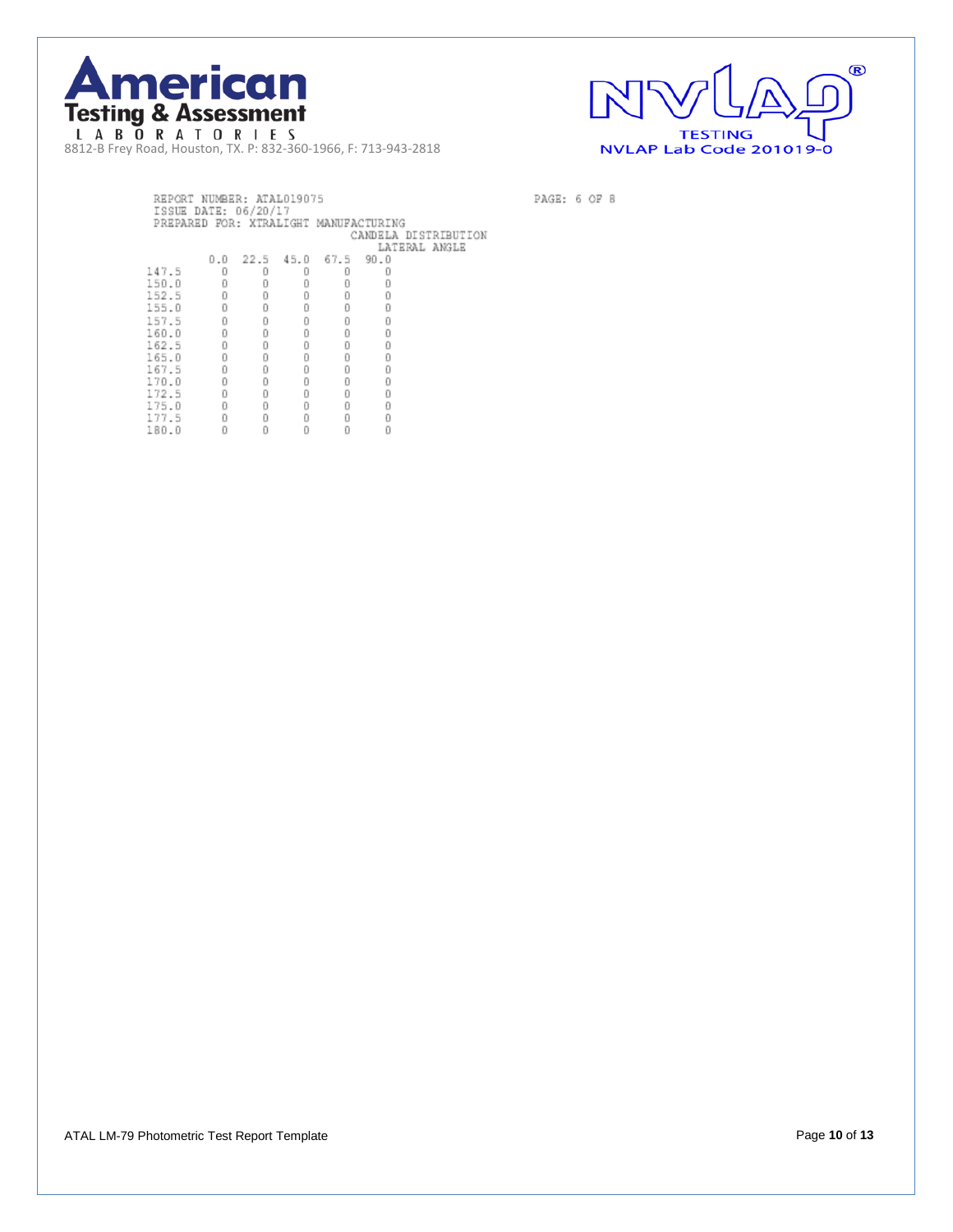



REPORT NUMBER: ATAL019075 ISSUE DATE: 06/20/17 PREPARED FOR: XTRALIGHT MANUFACTURING PAGE: 7 OF 8

| 5-DEGREE                                                                                                        |            |
|-----------------------------------------------------------------------------------------------------------------|------------|
| ZONAL LUMEN SUMMARY                                                                                             |            |
| 0-<br>5                                                                                                         | 40         |
| $\begin{array}{r} 0-5 \\ 5-10 \\ 10-15 \\ 20-25 \\ 20-35 \\ 30-35 \\ 35-40 \\ 45-50 \\ 45-15 \\ \end{array}$    | 110        |
|                                                                                                                 | 158<br>178 |
|                                                                                                                 |            |
|                                                                                                                 | 170        |
|                                                                                                                 | 143        |
|                                                                                                                 | 109        |
|                                                                                                                 | 80         |
|                                                                                                                 | 60         |
|                                                                                                                 | 49         |
|                                                                                                                 | 40         |
| $45 - 50$<br>$50 - 55$<br>$55 - 60$                                                                             | 31         |
| $60 - 65$                                                                                                       | $^{22}$    |
| $65 - 70$                                                                                                       | 14         |
| $70 - 75$                                                                                                       | 8          |
| $75 - 80$                                                                                                       | 4          |
| $80 - 85$                                                                                                       | 2          |
| $85 - 90$                                                                                                       | Ó          |
| $90 -$<br>95                                                                                                    | 0          |
| $95 - 100$                                                                                                      | Ô          |
| 100-105                                                                                                         | ò          |
| 105-110                                                                                                         | 0          |
| $110 - 115$                                                                                                     | Ó          |
| $115 - 120$                                                                                                     | 0          |
| $120 - 125$                                                                                                     | Ó          |
| 125-130                                                                                                         | Ó          |
| $130 - 135$                                                                                                     | Ô          |
| $135 - 140$                                                                                                     | Ó          |
| $140 - 145$                                                                                                     | Ô          |
| $145 - 150$                                                                                                     | Ó          |
|                                                                                                                 | Ô          |
| $\begin{array}{r} 113 \\ 150 \\ 155 \\ 155 \\ 160 \\ 160 \\ 165 \\ 165 \\ 170 \\ 170 \\ 175 \\ 180 \end{array}$ | Ô          |
|                                                                                                                 | Ô          |
|                                                                                                                 | 0          |
|                                                                                                                 | Ô          |
|                                                                                                                 | Ô          |

| 10-DEGREE |                     |
|-----------|---------------------|
|           | ZONAL LUMEN SUMMARY |
| 0- 10     | 149                 |
| 0- 20     | 485                 |
| 0- 30     | 798                 |
| 0- 40     | 987                 |
| 0- 50     | 1096                |
| 0- 60     | 1167                |
| 0- 70     | 1203                |
| 0- 80     | 1216                |
| 0- 90     | 1218                |
| 0-100     | 1218                |
| 0-110     | 1218                |
| 0-120     | 1218                |
| 0-130     | 1218                |
| $0 - 140$ | 1218                |
| 0-150     | 1218                |
| 0-160     | 1218                |
| 0-170     | 1218                |
| 0-180     | 1218                |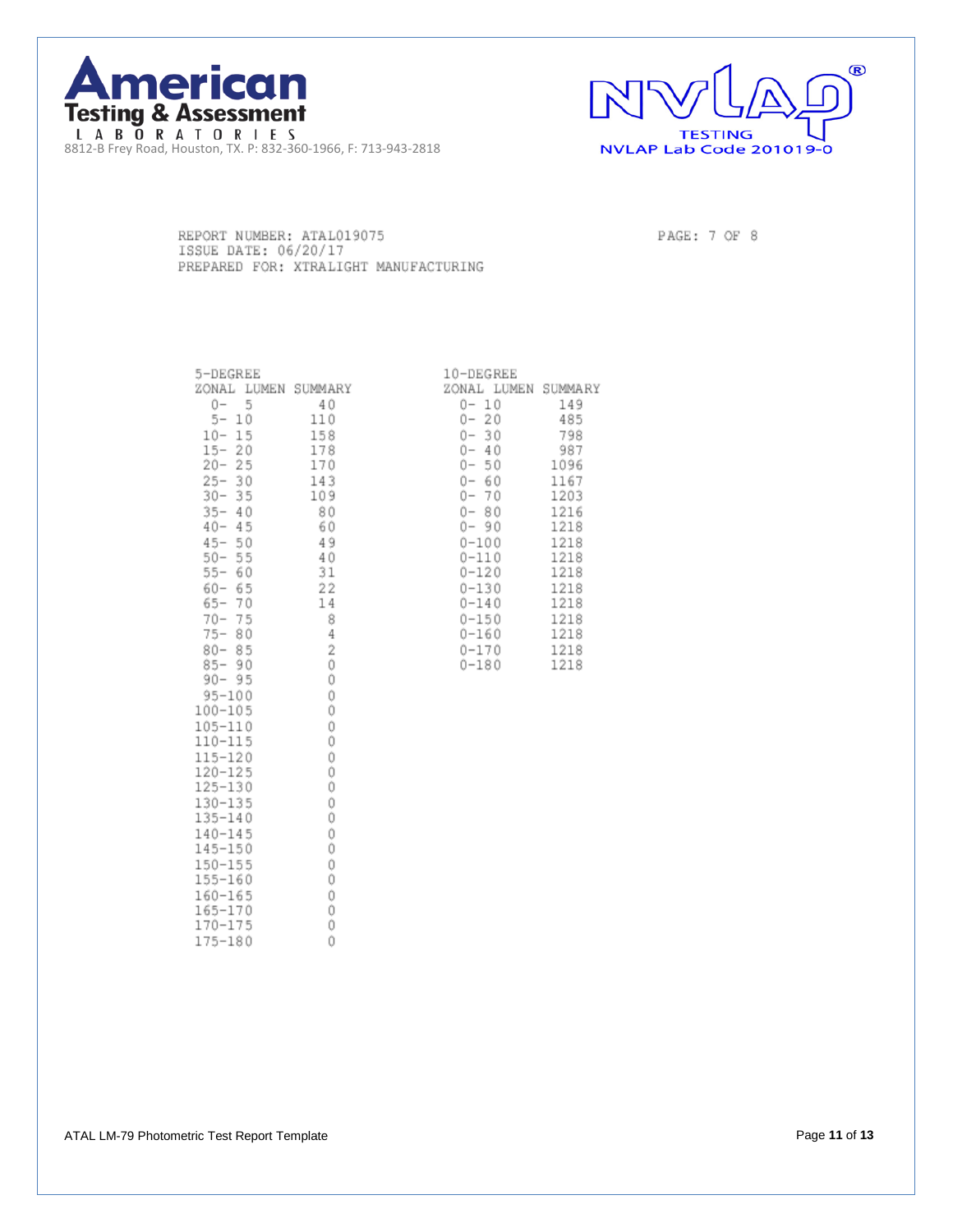



REPORT NUMBER: ATAL019075 ISSUE DATE: 06/20/17

PAGE: 8 OF 8

PREPARED FOR: XTRALIGHT MANUFACTURING

COEFFICIENTS OF UTILIZATION - ZONAL CAVITY METHOD

EFFECTIVE FLOOR CAVITY REFLECTANCE 0.20

| RC | 80                    | 70                    | 50              | 30               | 10               |     |
|----|-----------------------|-----------------------|-----------------|------------------|------------------|-----|
| RW | 50<br>30<br>70<br>-10 | 50 30<br>70<br>10     | 30<br>50<br>10  | 30<br>50<br>10   | - 30<br>50<br>10 |     |
|    |                       |                       |                 |                  |                  |     |
|    | 119119119119          | 116116116116          | 111111111       | 106106106        | 102102102        | 100 |
|    | 113110107105          | 110108105103          | 104102100       | 100<br>98<br>97  | 96.<br>95 94     | 92  |
|    | 107101 97 93          | 104 99<br>95 92       | 93<br>96.<br>90 | 88<br>93<br>90   | 88 86<br>90      | 84  |
| 3  | 94<br>88 84<br>101    | 92 87<br>83<br>99.    | 82<br>89<br>85  | 87<br>83<br>80   | 85<br>82<br>-79  | 78  |
|    | 81 76<br>87<br>95     | 86 80<br>-76<br>93.   | 79<br>75<br>84  | 77<br>- 74<br>81 | -73<br>80<br>76  | 72  |
| 5  | 81<br>75 70<br>90     | 88 80 74<br>70        | 69<br>78<br>-73 | 72<br>69<br>77   | 68<br>75<br>- 71 | 66  |
| 6  | 85 76<br>69 65        | 84 75 69<br>65        | 68<br>64<br>73  | 67<br>64<br>72   | 63<br>71<br>67   | 62  |
|    | 65 60<br>71<br>81     | 80 71 65<br>60        | 60<br>69<br>64  | 63<br>60<br>68   | 63 59<br>67      | 58  |
| 8  | 67<br>61<br>-57<br>77 | 76 67<br>- 61<br>56   | 65<br>60<br>56  | 59 56<br>64      | 63<br>59 56      | 54  |
| 9  | 63<br>53<br>57<br>73  | 63<br>53<br>72.<br>57 | 62<br>57<br>53  | 61<br>56<br>-53  | 56<br>60<br>52   | 51  |
| 10 | 60<br>50<br>54<br>70  | 60 54<br>50<br>69     | 50<br>59.<br>54 | 53 50<br>58      | 57 53<br>50      | 48  |

ALL CANDELA, LUMENS, LUMINANCE, AND VCP VALUES IN THIS REPORT ARE BASED ON ABSOLUTE PHOTOMETRY. THE COEFFICIENT OF UTILIZATION VALUES ARE BASED ON THE TOTAL ABSOLUTE LUMEN OUTPUT OF THIS LUMINAIRE SAMPLE.